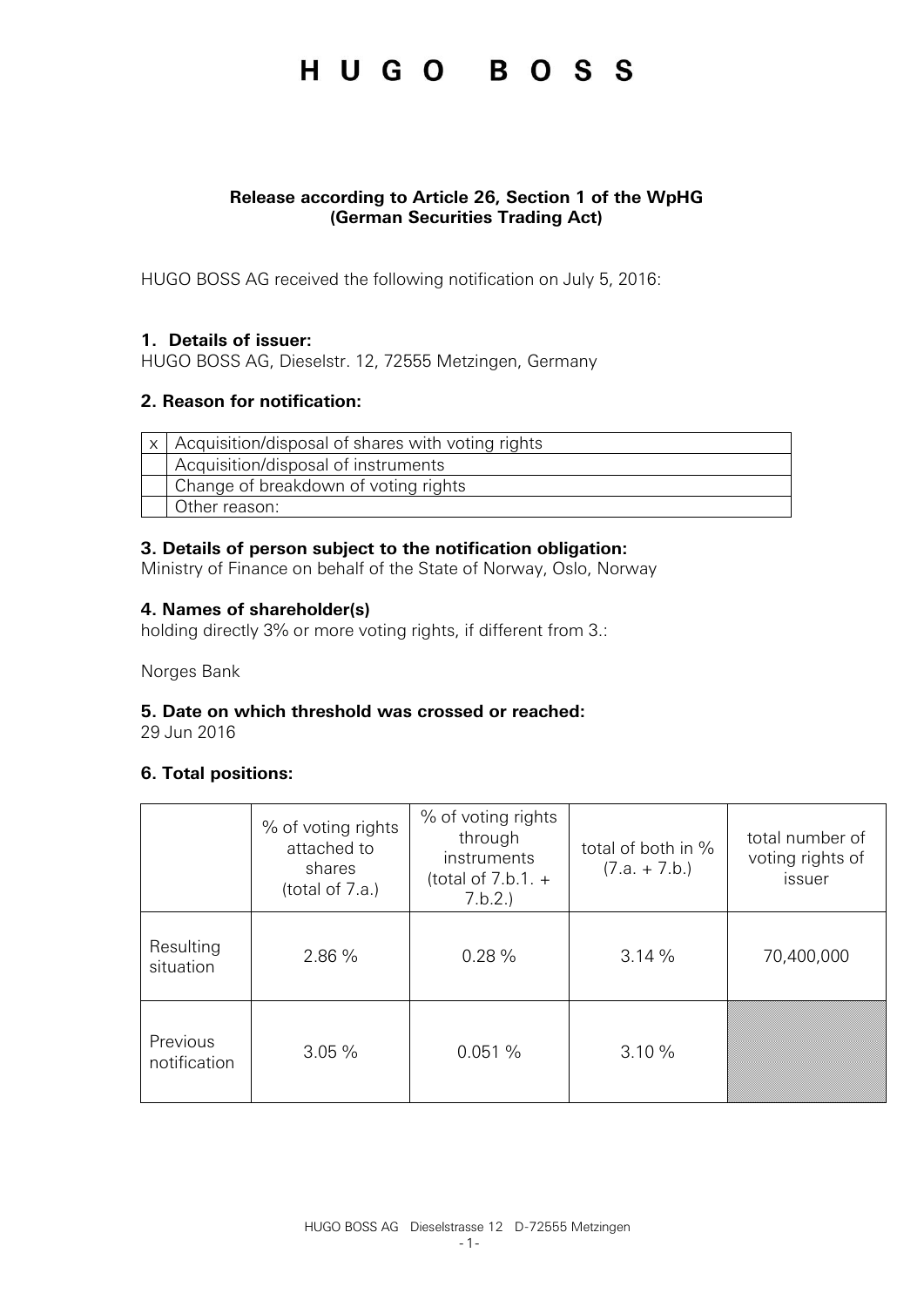# HUGO BOSS

### **7. Notified details of the resulting situation**

### **a. Voting rights attached to shares (Sec.s 21, 22 WpHG)**

|              | absolute                 |                            | in $%$                   |                            |  |
|--------------|--------------------------|----------------------------|--------------------------|----------------------------|--|
| <b>ISIN</b>  | direct<br>(Sec. 21 WpHG) | indirect<br>(Sec. 22 WpHG) | direct<br>(Sec. 21 WpHG) | indirect<br>(Sec. 22 WpHG) |  |
| DE000A1PHFF7 |                          | 2011987                    | $\%$                     | 2.86 %                     |  |
|              |                          |                            | $\frac{0}{0}$            | $\%$                       |  |
| Total        | 2011987                  |                            |                          | 2.86 %                     |  |

### **b.1. Instruments according to Sec. 25 para. 1 No. 1 WpHG**

| Type of instrument                      | Expiration or<br>maturity date | Exercise of<br>conversion period | Voting rights<br>absolute | Voting rights<br>in $%$ |
|-----------------------------------------|--------------------------------|----------------------------------|---------------------------|-------------------------|
| Shares out on loan<br>(right to recall) | N/A                            | At any time                      | 197200                    | 0.28%                   |
|                                         |                                | Total                            | 197200                    | 0.28%                   |

### **b.2. Instruments according to Sec. 25 para. 1 No. 2 WpHG**

| Type of<br>instrument | Expiration<br>or maturity<br>date | Exercise of<br>conversion period | Cash or<br>physical<br>settlement | Voting rights<br>absolute | Voting rights<br>in $%$ |
|-----------------------|-----------------------------------|----------------------------------|-----------------------------------|---------------------------|-------------------------|
|                       |                                   |                                  |                                   |                           | $\frac{0}{0}$           |
|                       |                                   |                                  |                                   |                           | $\frac{9}{6}$           |

### **8. Information in relation to the person subject to the notification obligation:**

| Person subject to the notification obligation is not controlled and does itself not<br>control any other undertaking(s) holding directly or indirectly an interest in the<br>(underlying) issuer (1.). |
|--------------------------------------------------------------------------------------------------------------------------------------------------------------------------------------------------------|
| x   Full chain of controlled undertakings starting with the ultimate controlling<br>natural person or legal entity:                                                                                    |